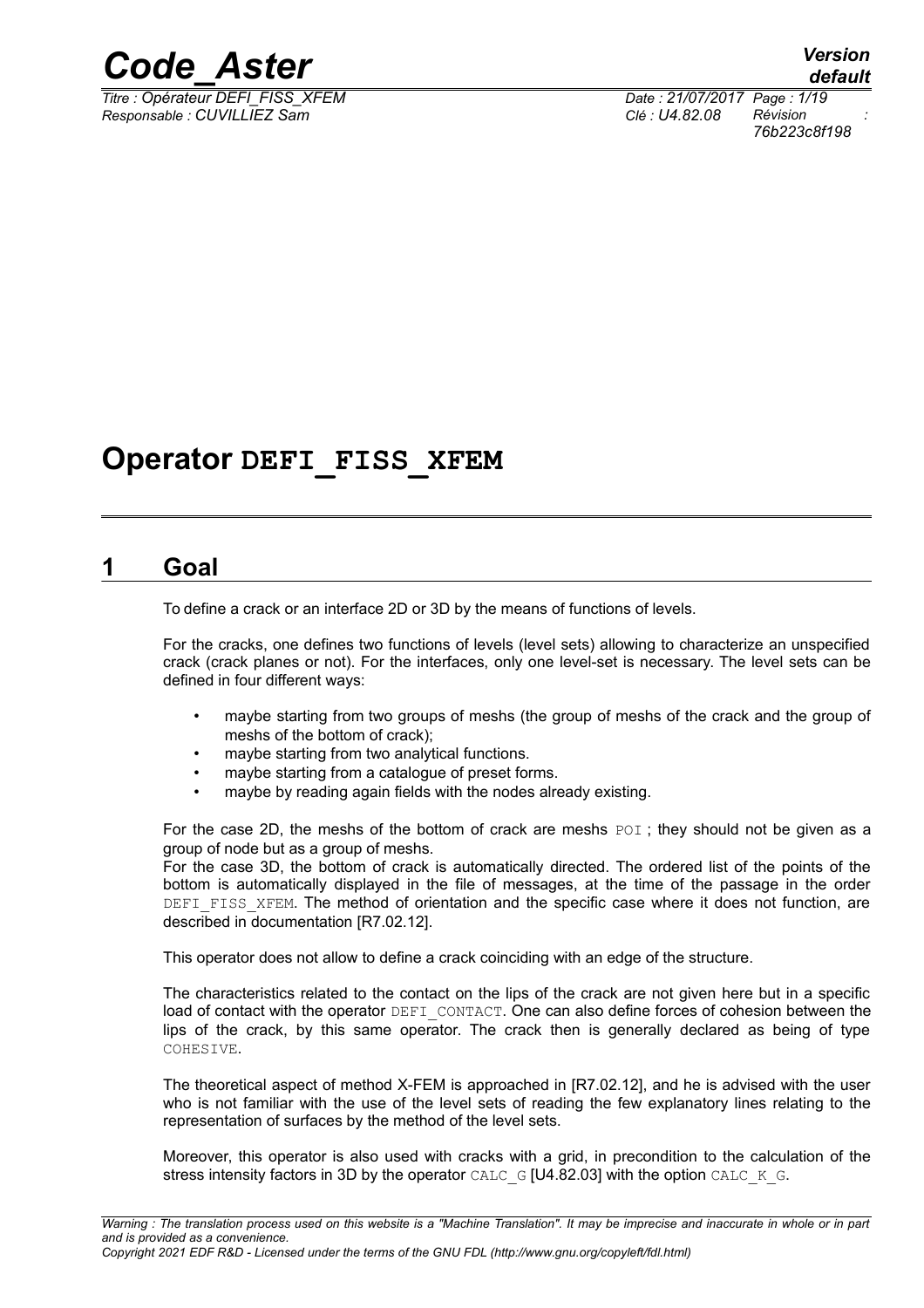*Titre : Opérateur DEFI\_FISS\_XFEM Date : 21/07/2017 Page : 2/19 Responsable : CUVILLIEZ Sam Clé : U4.82.08 Révision :*

The operator produces a concept of the type fiss xfem.

*Warning : The translation process used on this website is a "Machine Translation". It may be imprecise and inaccurate in whole or in part and is provided as a convenience.*

*default*

*76b223c8f198*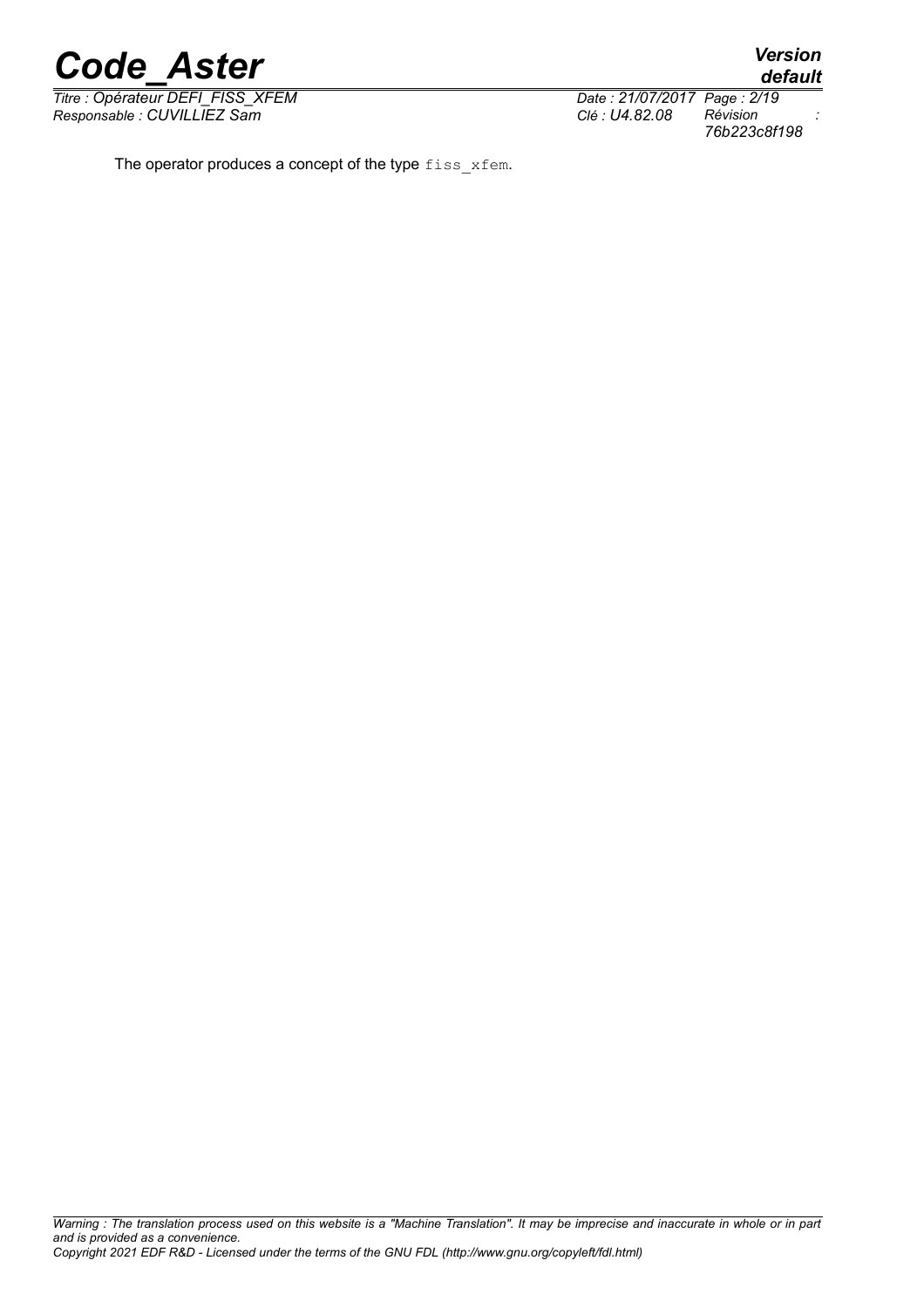| Titre : Opérateur DEFI FISS XFEM |  |
|----------------------------------|--|
| Responsable : CUVILLIEZ Sam      |  |

*Date : 21/07/2017 Page : 3/19*<br>*Clé : 114 82 08 Révision Responsable : CUVILLIEZ Sam Clé : U4.82.08 Révision : 76b223c8f198*

## **2 Syntax**

|   | [fiss xfem] = DEFI FISS XFEM (                                                                                   |                                       |
|---|------------------------------------------------------------------------------------------------------------------|---------------------------------------|
|   | GRID<br>٠<br>my <sub>l</sub>                                                                                     | [grid]                                |
| # | Definition of a grid to be associated with the crack<br>/ GRID GRILLE= magri,<br>♦<br>/ FISS GRILLE = fiss orig, | [qrid]<br>[fiss xfem]                 |
| # | choice of a crack or an interface<br>♦<br>TYPE DISCONTINUITE $=$ /<br>'CRACK',                                   | [DEFECT]<br>'COHESIVE'<br>'INTERFACE' |
| # | Definition of the crack or the interface                                                                         |                                       |

- $\blacklozenge$  DEFI FISS = F (
- # Either one defines the group of meshs of a lip and the group of meshs of the bottom of crack:

|  | $\bullet$ / $\bullet$ GROUP MA FISS = grma, |  | [l gr maille] |
|--|---------------------------------------------|--|---------------|
|  | $\Diamond$ GROUP MA FOND = grma,            |  | [l qr maille] |

# Either two analytical functions are defined; to characterize the surface of the crack, and the other to characterize the bottom of crack:

|                                     | $/ \bullet$ FONC LN | $=$ fonc, | [function] |
|-------------------------------------|---------------------|-----------|------------|
|                                     | 0 FONC LT           | $=$ fonc, | [function] |
| # For a crack of the COHESIVE type: |                     |           |            |

| GROUP MA BORD | $=$ qroup ma, | [1 gr maille] |
|---------------|---------------|---------------|
|---------------|---------------|---------------|

# Either one uses the shape of crack or of predefined interface and one gives the geometrical characteristics:

|           | FORM FISS $=$ forms,         |         |                                 | K81                               |
|-----------|------------------------------|---------|---------------------------------|-----------------------------------|
| #         | If forms = $'ELLIPSE'$       |         |                                 |                                   |
|           | DEMI GRAND AXE $=$ has,      |         |                                 | $\begin{bmatrix} R \end{bmatrix}$ |
|           | DEMI PETIT AXE $=$ B,        |         |                                 | [R]                               |
|           | CENTER                       |         | $=$ $(x0, y0, z0),$ [1 R]       |                                   |
|           | VECT X                       |         | $=$ (vxx, vxy, vxz), [1 R]      |                                   |
|           | VECT Y                       |         | = (vyx, vyy, vyz), [l R]        |                                   |
| ♦         | COTE FISS                    |         | $=$ $/$ $'IN',$<br>$/$ 'OUT',   | [DEFECT]                          |
| #         | If forms = $'$ RIGHT-ANGLED' |         |                                 |                                   |
| $\bullet$ | DEMI GRAND AXE $=$ has,      |         |                                 | [R]                               |
|           | DEMI PETIT AXE $=$ B,        |         |                                 | $\lceil R \rceil$                 |
| ♦         | RAYON CONGE                  |         | $=$ $/$ 0                       | [DEFECT]                          |
|           |                              |         | / $R_{I}$                       | $\lceil R \rceil$                 |
|           | <b>CENTER</b>                |         | $=$ $(x0, y0, z0)$ ,            | [1 R]                             |
|           | VECT X                       | $=$ $-$ | $(vxx, vxy, vxz), \qquad [1 R]$ |                                   |
|           | VECT Y                       |         | $=$ $(vyx, vyy, vyz),$          | [1 R]                             |
| ♦         | COTE FISS                    | $=$     | $/$ 'IN',<br>$'$ OUT',          | [DEFECT]                          |

# If forms = 'CYLINDER'

*Warning : The translation process used on this website is a "Machine Translation". It may be imprecise and inaccurate in whole or in part and is provided as a convenience.*

*Copyright 2021 EDF R&D - Licensed under the terms of the GNU FDL (http://www.gnu.org/copyleft/fdl.html)*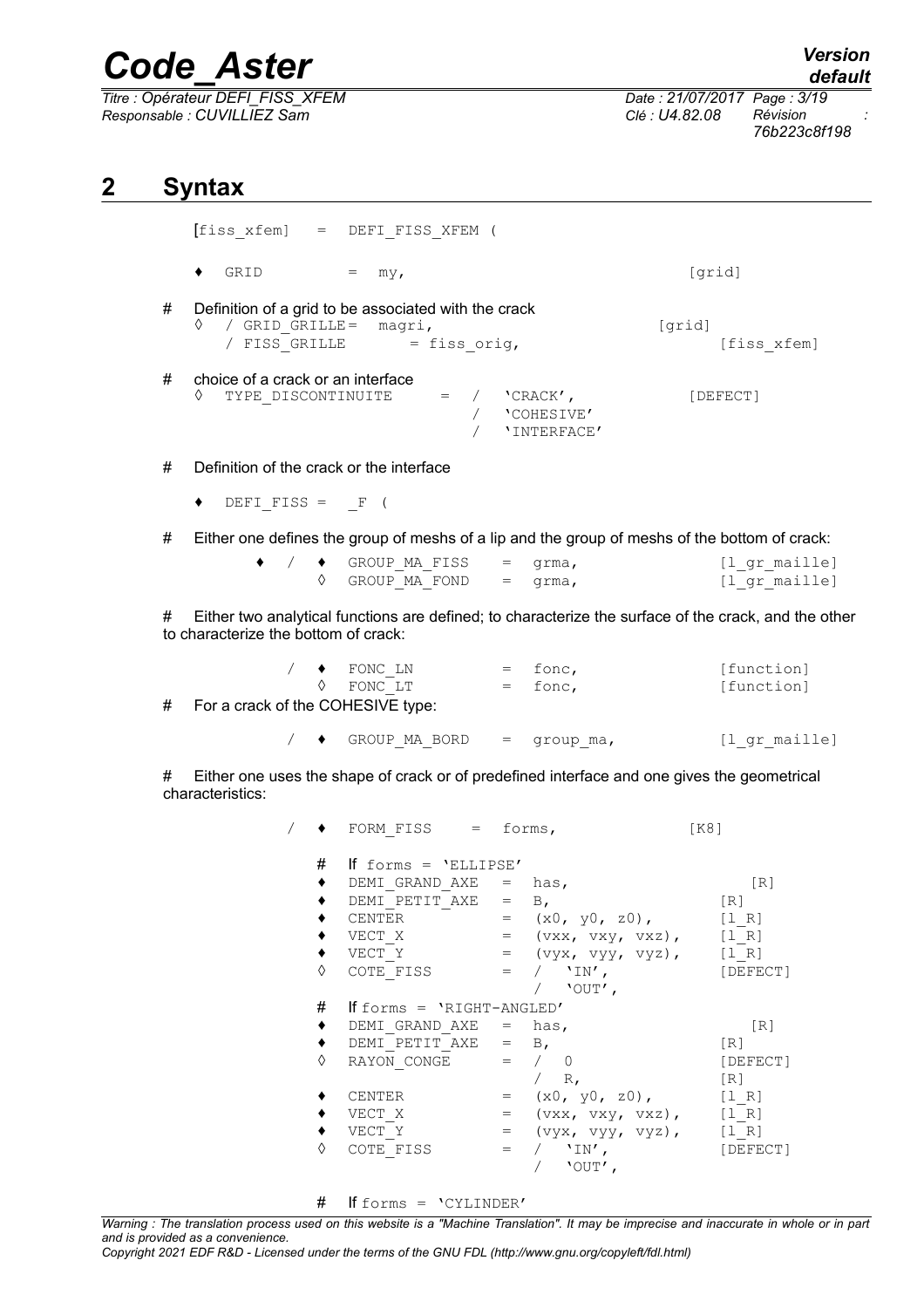*Titre : Opérateur DEFI\_FISS\_XFEM Date : 21/07/2017 Page : 4/*<br> *Responsable : CUVILLIEZ Sam Clé : U4.82.08 Révision Responsable : CUVILLIEZ Sam Clé : U4.82.08 Révision :*

|                | DEMI GRAND AXE $=$ has,<br>DEMI PETIT AXE = $B$ ,<br>VECT X<br>VECT Y                              | CENTER = $(x0, y0, z0)$ , [1R]<br>VECT_X = $(xx, vxy, vxz)$ , [1R]<br>$=$ (vyx, vyy, vyz), [1 R]                                                                                        | $\lceil R \rceil$<br>[R] |
|----------------|----------------------------------------------------------------------------------------------------|-----------------------------------------------------------------------------------------------------------------------------------------------------------------------------------------|--------------------------|
| #              | If forms = $'$ NOTCH'<br>DEMI LONGUEUR = $has,$<br>RAYON CONGE $= R$ ,<br>CENTER = $(x0, y0, z0),$ | $\begin{array}{lllllll}\n\text{\large $\bullet$} & \text{VECT\_X} & = & \text{(vxx, vxy, vxz)},\\ \n\text{\large $\bullet$} & \text{VECT\_Y} & = & \text{(vyx, vyy, vyz)}, \end{array}$ |                          |
| #<br>$\bullet$ | If forms = $'DEMI$ PLAN'                                                                           | PFON $= (x0, y0, z0), [1_R]$<br>NORMAL $= (vnx, vny, vnz), [1_R]$<br>DTAN $=$ (vtx, vty, vtz), [l_R]                                                                                    |                          |
| $\bullet$      | # If forms = SEGMENT'                                                                              | PFON ORIG = $(x0, y0, z0)$ , [1 R]<br>PFON EXTR = $(x1, y1, z1)$ , [1 R]                                                                                                                |                          |
| ٠              | # If forms = 'DEMI DROITE'<br>PFON<br>DTAN                                                         | = $(x0, y0, z0)$ , [1 R]<br>$=$ (vtx, vty, vtz), [1 R]                                                                                                                                  |                          |
| $\bullet$      | $#$ If forms = 'RIGHT'                                                                             | NOT = $(x0, y0, z0)$ , $[1_R]$<br>DTAN = $(vtx, vty, vtz)$ , $[1_R]$                                                                                                                    |                          |

),

# Either one reads again fields with the already existing nodes

|  | $\leftrightarrow$ CHAM NO LSN | $=$ ch lsn, | [cham no] |
|--|-------------------------------|-------------|-----------|
|  | ♦ CHAM NO LST                 | $=$ ch lst, | [cham no] |

#### # Definition of the zone of enrichment

| ♦<br>♦<br>♦ | GROUP MA ENRI<br>CHAM DISCONTINUITE<br>TYPE ENRI FOND | qrma,<br>'DEPL',<br>$=$<br>'GEOMETRICAL'<br>$=$<br>'TOPOLOGICAL' | [l gr maille]<br>[DEFECT]<br>[DEFECT] |
|-------------|-------------------------------------------------------|------------------------------------------------------------------|---------------------------------------|
| #           | If TYPE ENRI FOND<br>♦<br>RAYON ENRI                  | 'GEOMETRICAL'<br>$=$<br>Renri,<br>$=$                            | [R]                                   |
|             | If RAYON ENRI =<br>#<br>NB COUCHES<br>♦               | Nun<br>$=$<br>4.<br>NR.                                          | [DEFECT]<br>, I I                     |

#### # Definition of a junction on the crack

# If (**GRID**\_GRILLE = Nun and FISS\_GRILLE = Nun),

◊ JUNCTION = \_F (

◆ CRACK = (fiss1, fiss2,..., fissi),  $[1_f \text{Liss}_x \text{fem}]$ <br>◆ NOT = (Pox, Pov, Poz),  $[1 R]$  $\bullet$  NOT = (Pox, Poy, Poz), [1R]

*Warning : The translation process used on this website is a "Machine Translation". It may be imprecise and inaccurate in whole or in part and is provided as a convenience. Copyright 2021 EDF R&D - Licensed under the terms of the GNU FDL (http://www.gnu.org/copyleft/fdl.html)*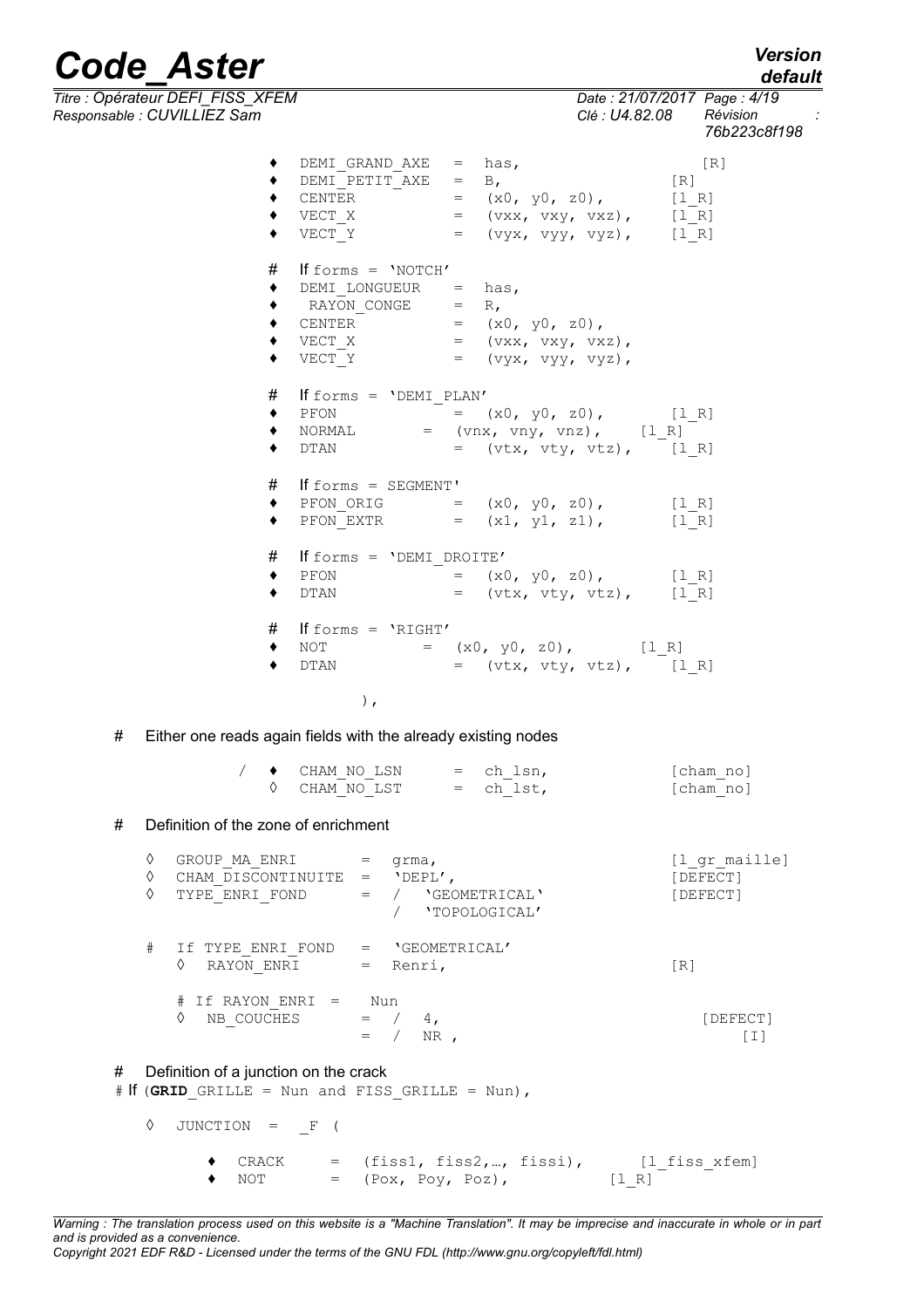*Titre : Opérateur DEFI\_FISS\_XFEM Date : 21/07/2017 Page : 5/19*

| Λ | <b>INFORMATION</b> | $=$  |  |
|---|--------------------|------|--|
|   |                    | - 2, |  |
|   |                    | 3,   |  |
|   |                    |      |  |

*Responsable : CUVILLIEZ Sam Clé : U4.82.08 Révision : 76b223c8f198*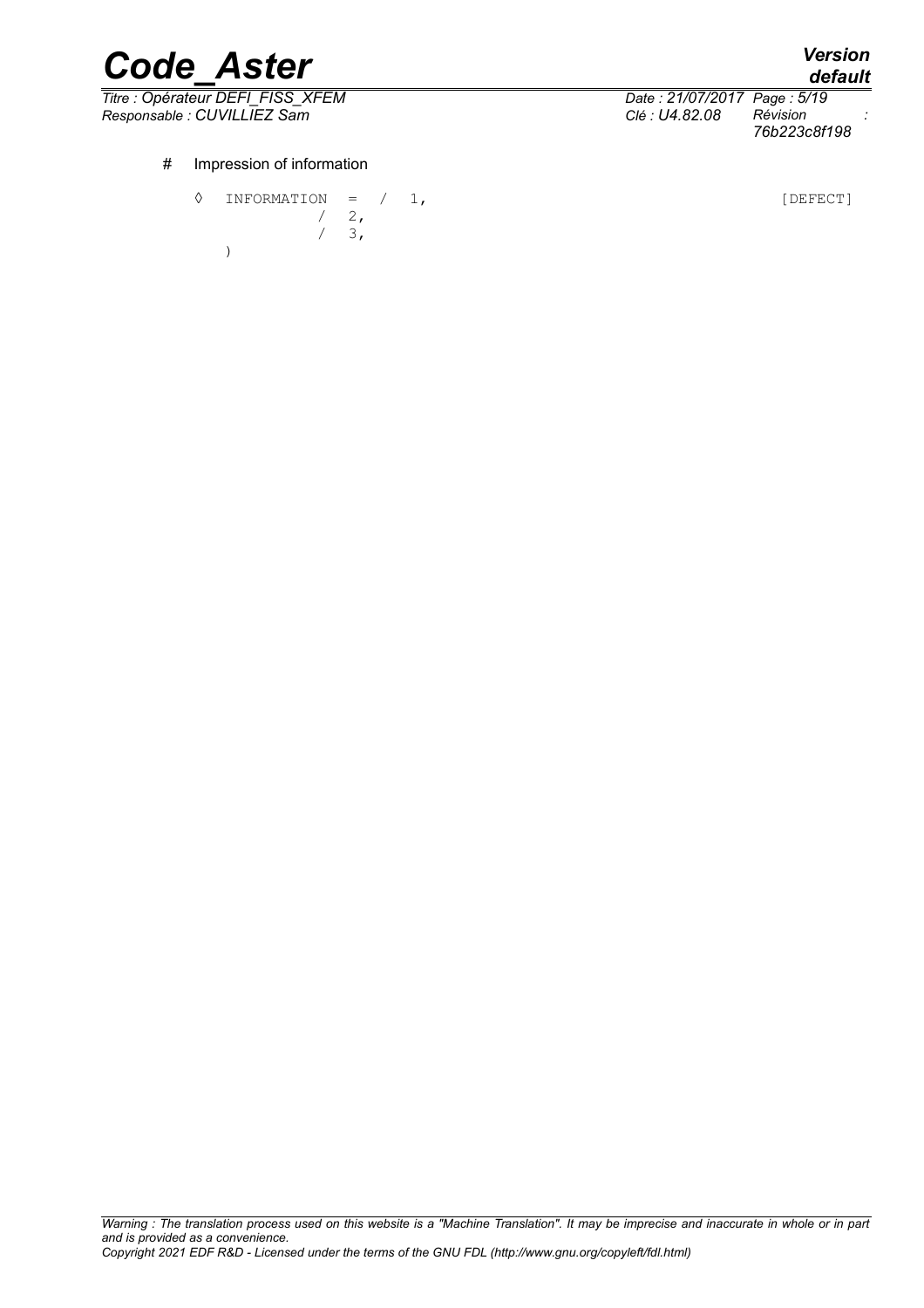*Titre : Opérateur DEFI\_FISS\_XFEM Date : 21/07/2017 Page : 6/19 Responsable : CUVILLIEZ Sam Clé : U4.82.08 Révision :*

## **3 Operands**

### **3.1 Operand GRID**

<span id="page-5-1"></span> $GRID = mv$ 

my : name of the grid on which one will define the crack. This grid is obligatorily a grid 2D or 3D.

**Attention, quadratic elements X-FEM miss robustness (especially in 3D) one advises to use linear elements X-FEM. It is thus preferable that my that is to say a linear grid.**

### **3.2 Definition of a grid to be associated with the crack**

An auxiliary grid can be associated with the crack:

- maybe by giving a grid roasts (see [§3.2.1\)](#page-5-0),
- maybe by giving a crack already associated with a preceding grid (see [§3.2.2\)](#page-5-2),

In the case of use of the method upwind in PROPA\_FISS (Doc. U4.82.11), its use is almost obligatory. This keyword is used typically following a refinement by Lobster of the grid where the crack was defined.

### **3.2.1 Operand MAILLAGE\_GRILLE**

<span id="page-5-0"></span>**◊** GRID\_GRILLE = mygri [grid]

magri : name of the grid grid to be associated with the crack

This operand is used to associate the grid roasts  $_{\text{magni}}$  with the crack. The two functions of level (level set) and their gradients are calculated at the same time on the grid  $m<sub>V</sub>$  given by  $GRLD$  (see [§3.1\)](#page-5-1) and on the grid magri according to the method chosen by DEFI\_FISS (see [§3.4\)](#page-6-0) and they are stored with the crack. Thus several cracks can be defined on the same grid magri. Grid magri is created by the operator DEFI GRILLE [U4.24.02].

The auxiliary grid used must extend only on the zone envisaged from propagation from the crack in order to correctly be able to represent the bottom of the crack during all the simulation of the propagation. It can be partly outside the grid  $my$  (keyword GRID, to see [§3.1\)](#page-5-1) and no report exists between this grid and that of the grid magri. In the presence of several cracks and with a use of different grid for each one, the grids are independent and can be superimposed partially or completely. In this case one could also use only one roasts for all the cracks.

### **3.2.2 Operand FISS\_GRILLE**

<span id="page-5-2"></span>If one defined a crack on a grid with an associated grid and where one wants to redefine it on another grid without changing grid, one can save computing time while avoiding recomputing the functions of level on the grid. Indeed, in this case the functions of level defined on the grid do not change. That is always the case when one uses Lobster on the grid where the crack was defined because the grid is not affected by the Lobster modifications and the functions of level defined initially do not change. One can thus redefine the same crack on the grid refined with the same grid associated by calculating the functions with level only on the grid and by keeping them with identical on the grid.

**◊** FISS\_GRILLE = fiss\_orig, [fiss\_xfem]

The crack is specified fiss orig who was definite front. The grid already present is associated with the new crack and the fields with the calculated nodes which define the functions of level and their gradients are recopied on the grid for the new crack. That is equivalent has to define the crack fiss orig on the new grid while always using the same grid.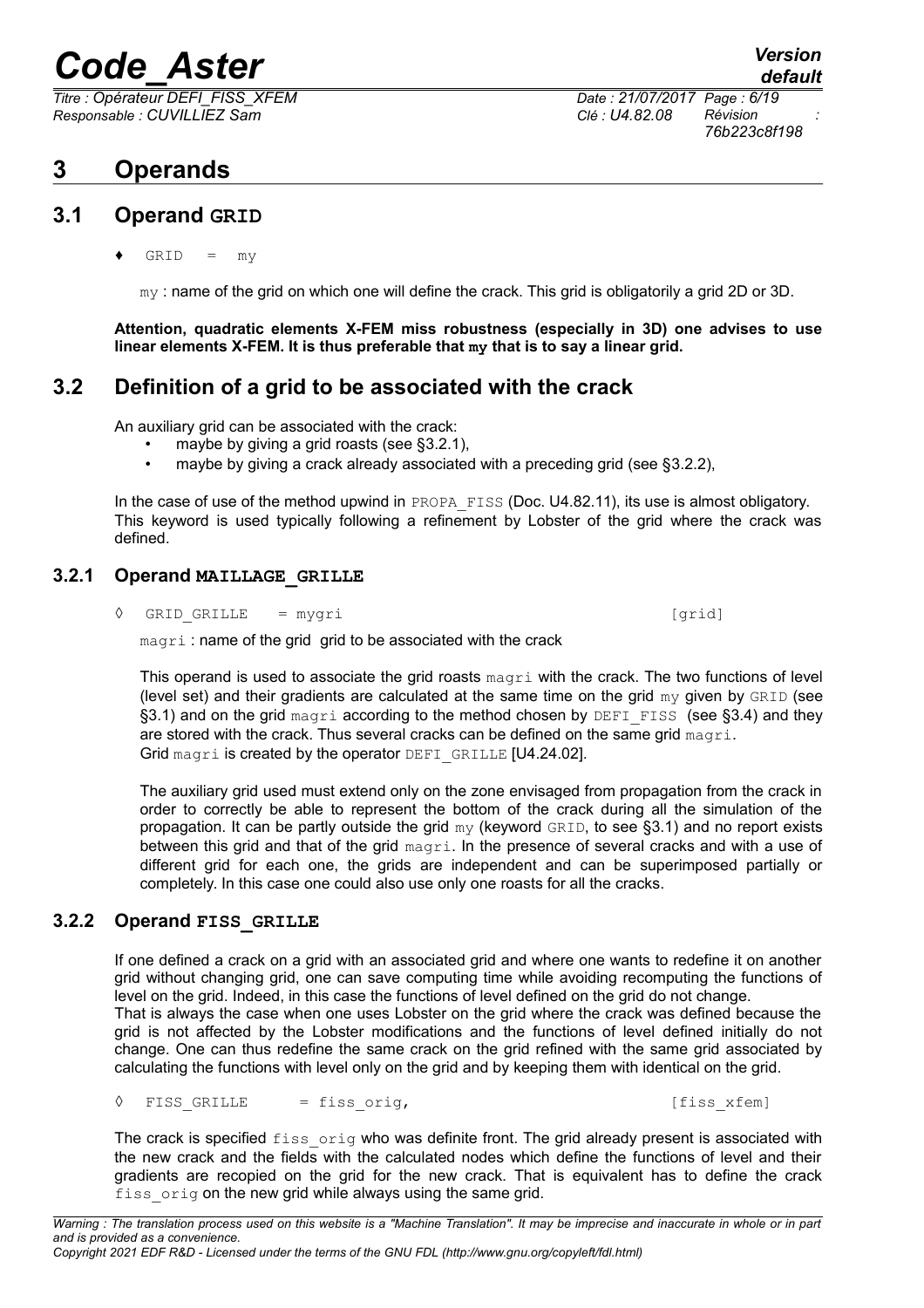*Titre : Opérateur DEFI\_FISS\_XFEM Date : 21/07/2017 Page : 7/19 Responsable : CUVILLIEZ Sam Clé : U4.82.08 Révision :*

*76b223c8f198*

#### **Note:**

*No checking can be made on coherence between the crack which will be defined by DEFI\_FISS (see § [3.4](#page-6-0) ) and that which was defined on the grid of fiss\_orig .*

### **3.3 Operand TYPE\_DISCONTINUITE**

**◊** TYPE\_DISCONTINUITE = / 'CRACK', [DEFECT] / 'COHESIVE' / 'INTERFACE'

By default, one defines a crack. It is however possible to define an interface (to treat the case of 2 solids in contact, or under-thicknesses,…).

If TYPE DISCONTINUITE =  $\text{Ver}_1$ , the structure of data produced is enriched by two named tables 'FOND FISS' and 'NB FOND FISS' recoverable by using the order RECU TABLE. The table 'NB\_FOND\_FISS' only one value contains corresponding to the number of funds of crack. The table thus contains only one column (named NUMBER) and only one line. The table 'FOND FISS' contains the list of the coordinates of the points of all the bottom of crack. This table 6 columns:

- the first column ( 'NUMÉRIQUE FOND' ) corresponds to the number of the bottom of crack,
- the following column ( $'NUMPT'$ ) corresponds to the number of the point of the bottom of crack, this number is local at the current bottom of crack,
- the following column ( 'ABSC CURV' ) corresponds to the value of the curvilinear X-coordinate along the current bottom of crack,
- 3 following columns ( 'COOR X', 'COOR Y' and 'COOR Z' ) correspond to the coordinates of the point.

The type of discontinuity COHESIVE allows to have information on the face of propagation (of the fact data previously mentioned and the second function of level) in order to transmit them to algorithms of propagation or follow-up of fissured surface. On the other hand, contrary to the type CRACK , it does not contain related information with an enrichment at a peak, since this last does not take place to be in the presence of forces of cohesion. Indeed, it is important to note that for the type of discontinuity COHESIVE , the face of propagation does not coincide with the end of the Heaviside enrichment, which can cross all the structure. The initial face must thus be given independently, by the keyword GROUP\_MA\_BORD .

### **3.4 Keyword DEFI\_FISS**

<span id="page-6-0"></span> $DEFI$  FISS =  $F$ 

The keyword factor DEFI FISS allows to define a crack or an interface in 4 different ways:

- maybe starting from two groups of meshs (see  $\S 3.4.1$ );
- maybe starting from two analytical functions (see [§3.4.2\)](#page-7-0);
- maybe starting from a catalogue of preset forms (see [§3.4.3\)](#page-8-0);
- maybe starting from existing fields (see [§3.4.4\)](#page-12-0).

#### **3.4.1 Definition of the crack by groups of meshs**

<span id="page-6-1"></span>If there is a crack (or an interface) already with a grid, then one can define the crack by giving two groups meshs: GROUP\_MA\_FISS and GROUP\_MA\_FOND. This grid can be independent of the grid of the structure.

 $/ \bullet$  GROUP MA FISS  $=$  grma

with grma single group of meshs.

This group of meshs corresponds to only one of the lips of the crack (lower lip or higher). This group of meshs must be directed. In the case of lips which would not be stuck perfectly, the fact of privileging a side will have a light influence on the basis of local bottom of crack, all the more large influence as the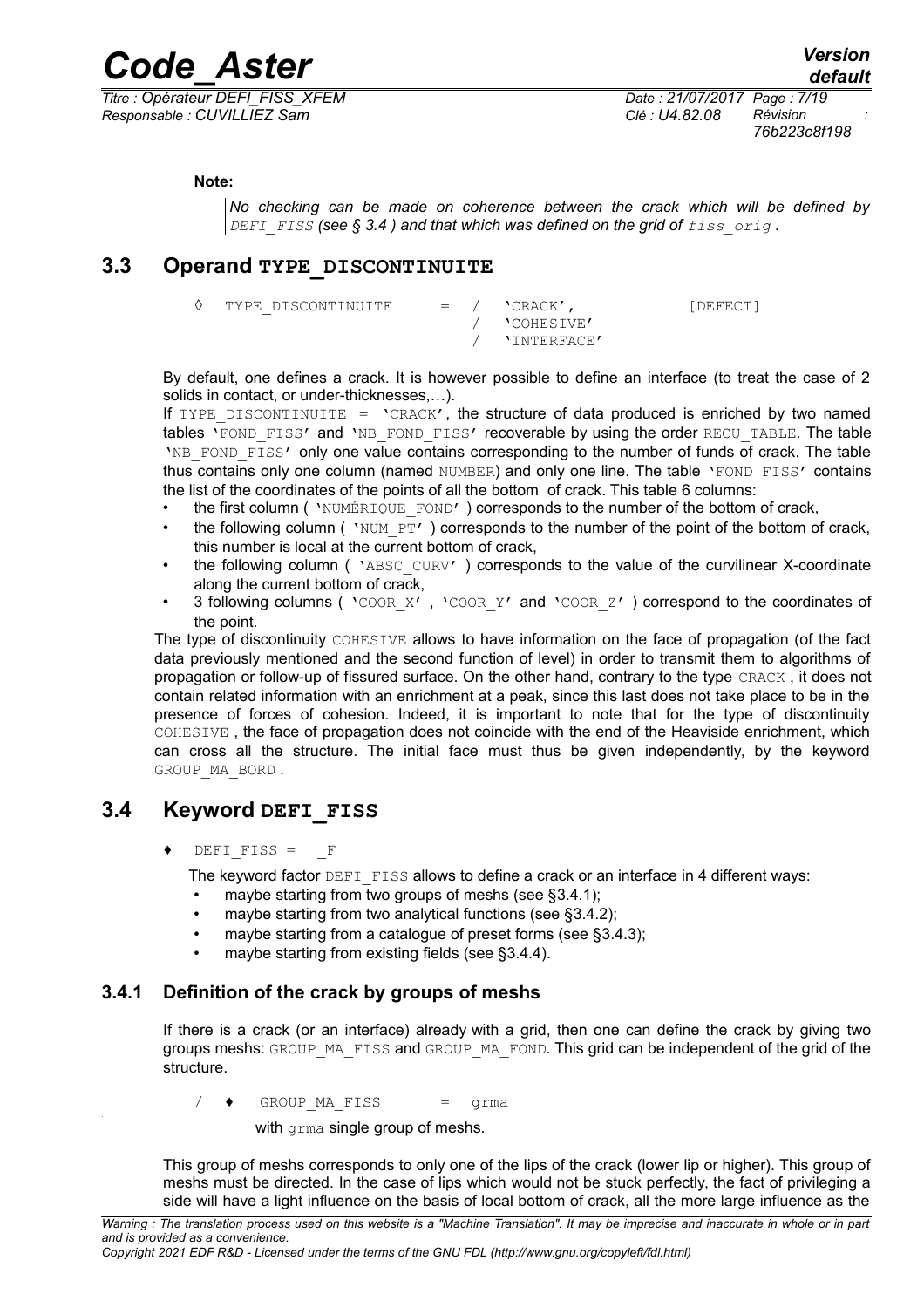*Titre : Opérateur DEFI\_FISS\_XFEM Date : 21/07/2017 Page : 8/19 Responsable : CUVILLIEZ Sam Clé : U4.82.08 Révision :*

*76b223c8f198*

*default*

angle between the two lips is important. For the case 2D, the program sorts the meshs of GROUP MA FISS in order to have a group of contiguous meshs whatever the starting group. It is thus not necessary to give a group of meshs which are followed.

**◊** GROUP\_MA\_FOND = grma

with grma single group of meshs.

This operand is used to define the bottom of crack. For the interfaces, GROUP MA\_FOND is not to inform.

<span id="page-7-0"></span>In 2D, GROUP MA FOND is a group of meshs not.

#### **3.4.2 Definition of the crack by analytical functions**

The principal interest of this operator is the possibility of defining a crack without this one not being inevitably with a grid. In this case, one defines the crack using two functions of levels (level sets). The first level set (known as level set "normal") is that which makes it possible to characterize the surface of the crack. One thus informs FONC LN with a real function of  $X$ ,  $Y$  and  $Z$  defined as a preliminary by the operator FORMULA. The surface of the crack will be then the Iso-zero of this function. The second level set (known as level set "tangent") is that which makes it possible to characterize the bottom of crack. One thus informs FONC LT with a real function of  $\overline{X}$ ,  $\overline{Y}$  and  $\overline{Z}$  defined as a preliminary by the operator FORMULA. The trace of the Iso-zero of FONC LT in the plan of cracking is the bottom of crack. The points of the crack are then characterized by FONC\_LN = 0 and FONC\_LT < 0, whereas the bottom of crack is characterized by FONC\_LN = 0 and FONC\_LT = 0.

For the interfaces, FONC LT is not to inform.

 $/ \bullet$  FONC LN = fonc,

with fonc a function or a formula defined before.

**◊** FONC\_LT = fonc,

with fonc a function or a formula defined before.

#### **Note:**

*For a crack, it is paramount that the level sets are the true functions distances, one cannot thus define an elliptic crack by:*

```
LN=FORMULE (NOM_PARA= ('X', 'Y', 'Z'), VALE=' Z-H')
LT=FORMULE (NOM_PARA= ('X', 'Y', 'Z'), VALE=' (X/a) ² + (Y/b) ² - 1
')
```
*where has and B would be the equatorial radius and half-small axis of the ellipse. Indeed, the function LT is not the distance to the ellipse. The function distance to an ellipse is not expressed using usual functions. For introduced such a crack, the 3 should be used ème method: predefined forms.*

*For the interfaces, any function level set is possible, and it is not useful to introduce the true function outdistances.*

#### **Note:**

*To date nothing would prohibit to have a level set which defines several closed funds of crack (for example several cracks of the type "Penny-shaped"). Under these conditions, a call to DEFI\_FISS\_XFEM could then define several cracks. This possibility is prohibited: each order DEFI\_FISS\_XFEM only one defines fissures. It is thus not possible to define several closed funds OR a bottom closed more one or more open funds.*

#### **Note:**

*Warning : The translation process used on this website is a "Machine Translation". It may be imprecise and inaccurate in whole or in part and is provided as a convenience.*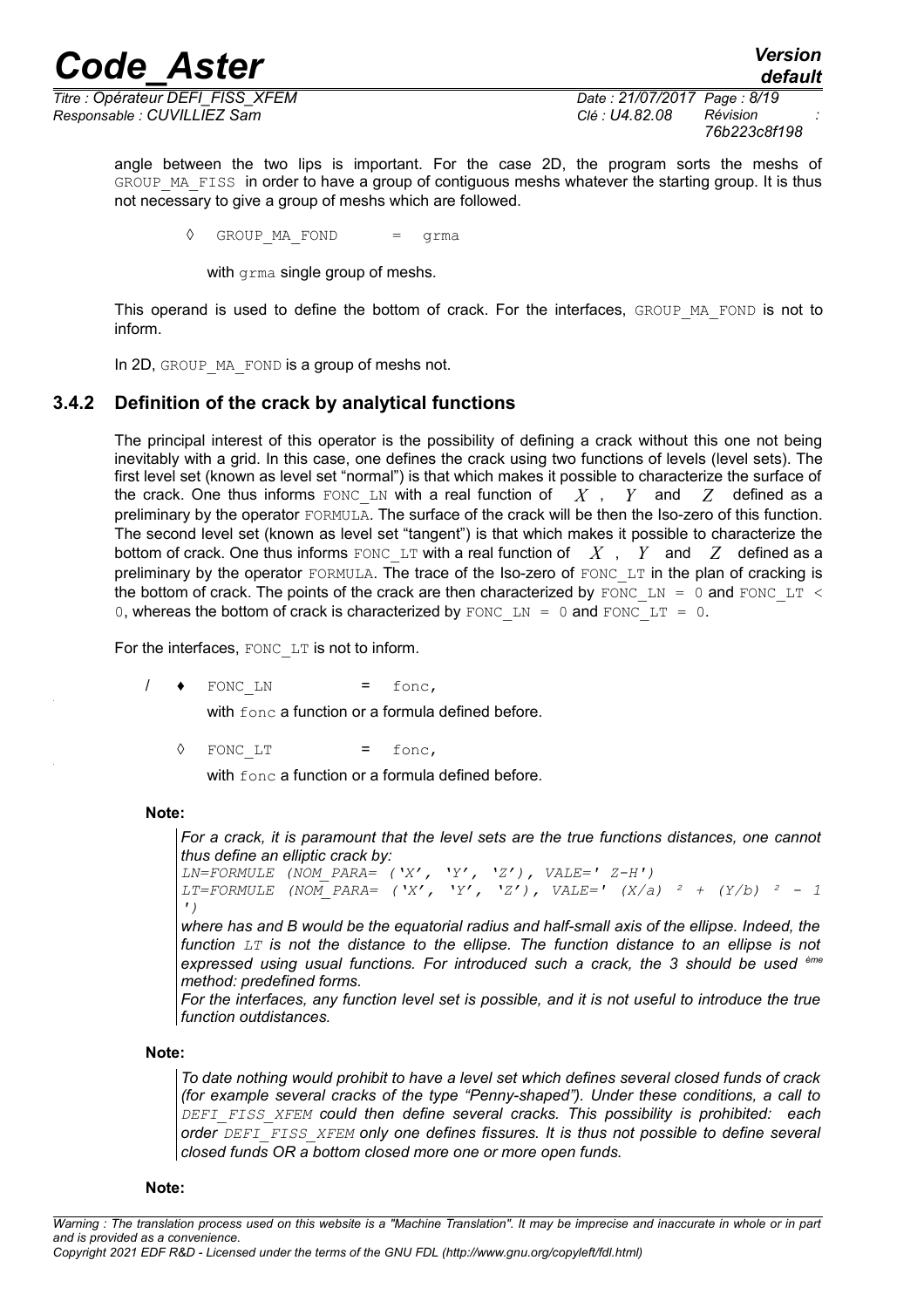*Titre : Opérateur DEFI\_FISS\_XFEM Date : 21/07/2017 Page : 9/19 Responsable : CUVILLIEZ Sam Clé : U4.82.08 Révision :*

*76b223c8f198*

*Attention with the sign of FONC\_LT , always to remember that the crack is defined side FONC\_LT < 0.*

#### **3.4.3 Definition of the crack by a catalogue of form predefined**

<span id="page-8-0"></span>There exists a catalogue of predefined forms of crack/interface. The choice of the form depends on the dimension of the grid (2D or 3D). The possible choices are indexed in [Table 3.4.3-1.](#page-8-1)

|     | Cracks                                     | Interfaces                                    |
|-----|--------------------------------------------|-----------------------------------------------|
| 2D  | SEGMENT, DEMI DROITE                       | RIGHT-HAND SIDE, ELLIPSE,<br>RECTANGLE, NOTCH |
| -3D | ELLIPSE, RECTANGLE,<br>CYLINDER, DEMI PLAN |                                               |

#### <span id="page-8-1"></span>**Table 3.4.3-1: Catalogue predefined forms**

For each form, should be given the specific geometrical characteristics.

 $/ \bullet$  FORM FISS = forms,

#### **3.4.3.1 FORM\_FISS = 'ELLIPSE'**

Case of an elliptic plane crack in 3D or of an elliptic inclusion of form in 2D. It is necessary to inform the length of the equatorial radius by the keyword DEMI\_GRAND\_AXE and the length of the half-small axis by the keyword DEMI\_PETIT\_AXE. To characterize the plan of the ellipse, one must inform the center of the ellipse by the keyword CENTER and locates it plan by the keyword VECT  $X$  and VECT  $Y$ . The vector  $VECT X$  to the axis of the ellipse the length corresponds which the length is defined  $a$  data under the keyword DEMI\_GRAND\_AXE, and the vector VECT\_Y to the axis of the ellipse the length corresponds which the length is defined  $b$  data under the keyword DEMI\_PETIT\_AXE.

 *Note:*

*That one chooses*  $0 < b \le a$  or  $0 < a \le b$  , VECT X *remain always associated with* DEMI\_GRAND\_AXE *and* VECT\_Y *remain always associated with* DEMI\_PETIT\_AXE *.*

In the case of a crack, one can moreover specify of which with dimensions is the crack (inside or outside the ellipse) by the keyword COTE\_FISS. [Figure 3.4.3.1-1](#page-9-0) represent an elliptic crack/inclusion, of equatorial radius  $\;$  a  $\;$  , of half-small axis  $\;$   $b\;$  and of center  $\;$   $C\;$  . The vector  $\;$   $\vec{e}_{1} \;$  corresponds to the keyword  $\texttt{vecr\_x}$  and the vector  $\;\vec{e}_2\;$  corresponds to the keyword  $\texttt{vecr\_y}$  .

| DEMI GRAND AXE         | $=$ $-$ | has,                  |
|------------------------|---------|-----------------------|
| DEMI PETIT AXE         | $=$     | В.                    |
| $\blacklozenge$ CENTER |         | (Cx, Cy, Cz),         |
| VECT X                 |         | $=$ (elx, ely, elz),  |
| VECT Y                 |         | $=$ (e2x, e2y, e2z),  |
| O COTE FISS            |         | $=$ / $'IN'$ .        |
|                        |         | $\sqrt{2}$ $\sqrt{2}$ |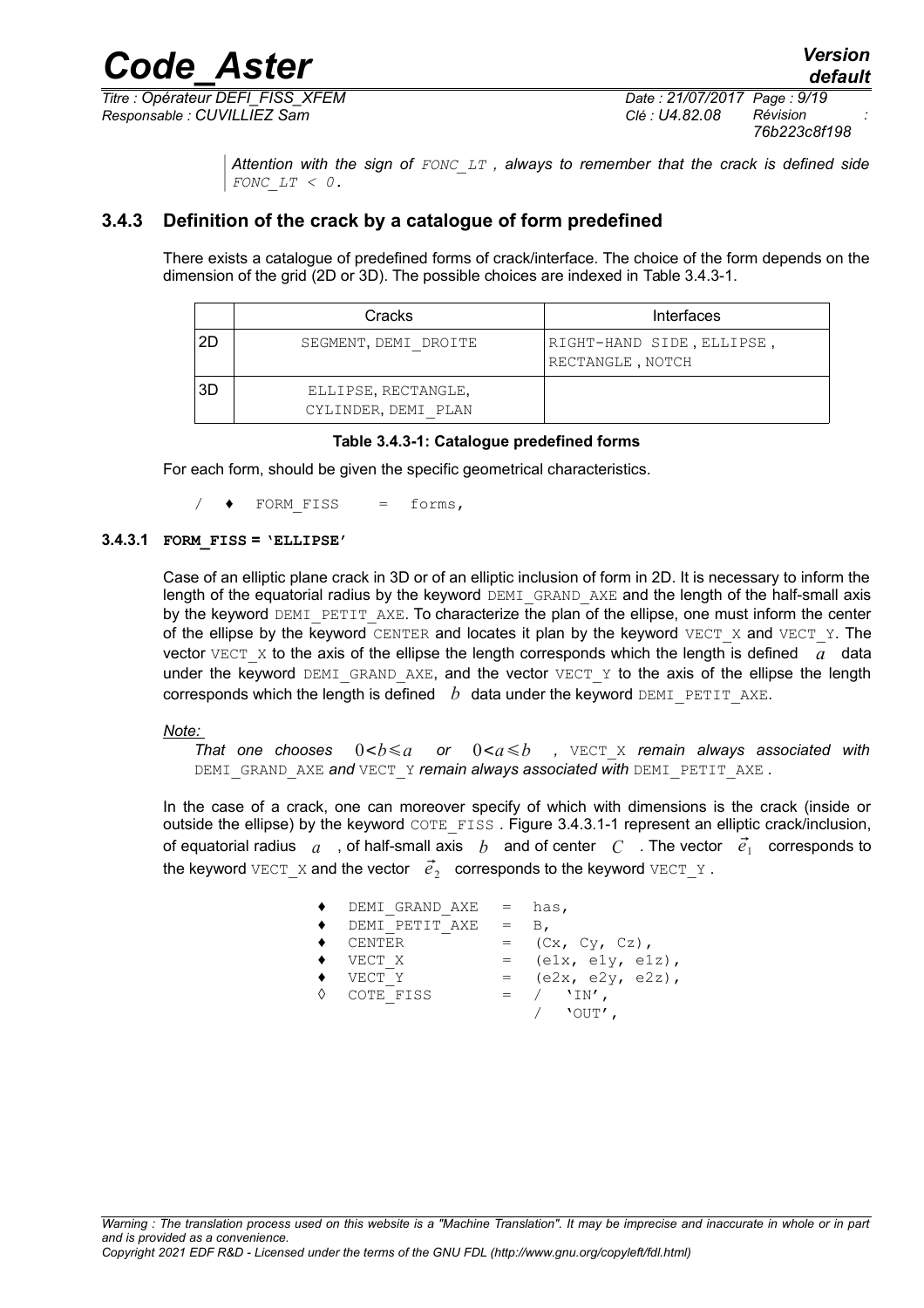*default*

*Titre : Opérateur DEFI\_FISS\_XFEM Date : 21/07/2017 Page : 10/19 Responsable : CUVILLIEZ Sam Clé : U4.82.08 Révision :*





<span id="page-9-0"></span>**Figure 3.4.3.1-1: Diagram of an elliptic crack/inclusion**

#### **3.4.3.2 FORM\_FISS = 'RIGHT-ANGLED'**

Case of a crack planes of rectangular form in 3D, or a rectangular inclusion of form in 2D, with possibility of corners rounded. It is a form similar to the ellipse, it is necessary to inform the same keyword: the value of the equatorial radius (or half-length) by the keyword DEMI\_GRAND\_AXE and the value half-small axis (or half-width) by the keyword  $DEMI$  PETIT AXE . To characterize the plan of the rectangle, one must inform the center of the rectangle by the keyword CENTER and locates it plan. The equatorial radius corresponds to the vector  $VECT X$  and the half-small axis with the vector VECT  $Y$ . Moreover, in the case of a crack, one can specify of which with dimensions the crack (inside or outside the rectangle) by the keyword is COTE\_FISS. The only keyword in more compared to the form ellipse is that being used to give the value of the ray of the leave for the corners rounded (RAYON CONGE). [Figure 3.4.3.2-1](#page-10-0) represent a crack/rectangular inclusion of form to corners rounded, equatorial radius *a* , of half-small axis *b* and of center *C* . The vector

 $\vec{e}_1$  corresponds to the keyword  $\text{vecr}_X$  and the vector  $\vec{e}_2$  corresponds to the keyword VECT Y. The ray of leave of the corners rounded is  $r$ . By default the ray of leave is null.

| $\blacklozenge$ DEMI GRAND AXE |            | $=$ has,                                  |
|--------------------------------|------------|-------------------------------------------|
| ◆ DEMI PETIT AXE               | $=$ B.     |                                           |
| ♦ RAYON CONGE                  | $=$        | $R_{\ell}$                                |
| $\bullet$ CENTER               |            | $=$ $(Cx, Cy, Cz),$                       |
| $\blacklozenge$ VECT X         | $=$ $-$    | $\text{(elx, ely, elz)}$ ,                |
| $\blacklozenge$ vect y         | $=$ $\sim$ | $(e2x, e2y, e2z)$ ,                       |
| ♦ COTE FISS                    |            | $=$ $/$ $'IN'$ .<br>$\sqrt{2}$ $\sqrt{2}$ |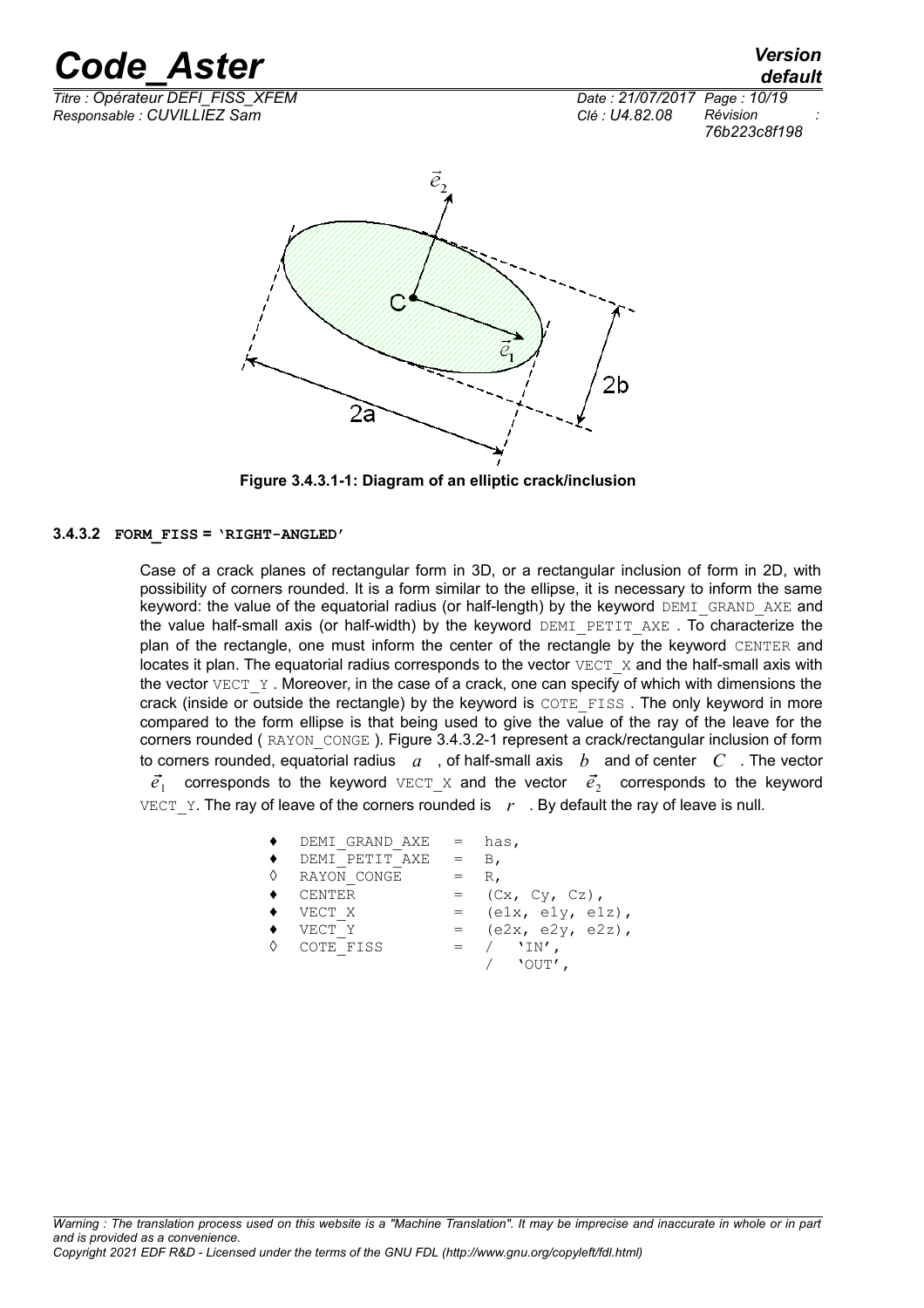*Titre : Opérateur DEFI\_FISS\_XFEM Date : 21/07/2017 Page : 11/19 Responsable : CUVILLIEZ Sam Clé : U4.82.08 Révision :*



*76b223c8f198*



<span id="page-10-0"></span>**Figure 3.4.3.2-1: diagram of a rectangular crack/inclusion with corners rounded**

#### **3.4.3.3 FORM\_FISS = 'CYLINDER'**

Cace of a cylindrical three-dimensional crack with elliptic section. To characterize the bottom (elliptic) crack, it is necessary to inform the length of the equatorial radius by the keyword DEMI\_GRAND\_AXE and the length of the half-small axis by the keyword DEMI\_PETIT\_AXE . One must also inform the center of the ellipse by the keyword CENTER as well as the reference mark of the plan ( $VECT X$ , VECT Y ) . Note: the equatorial radius corresponds to the vector VECT X and the half-small axis with the vector VECT Y. The generator of the cylinder and the direction of potential propagation of the crack are given by the vector product of  $VECT_X$  by  $VECT_Y$ . This cylinder is semi-infinite along this axis. [Figure 3.4.3.3-1i](#page-10-1)llustrate a crack of the type rolls equatorial radius *a* , of half-small axis *b* and of center  $|C|$  . The vector  $|\vec{e_1}|$  corresponds to the keyword  $\text{vecr}_X$  and the vector  $|\vec{e_2}|$ corresponds to the keyword VECT Y.



<span id="page-10-1"></span>**Figure 3.4.3.3-1: Diagram of a**

*Warning : The translation process used on this w* **Crack rolls** *y be imprecise and inaccurate in whole or in part and is provided as a convenience. Copyright 2021 EDF R&D - Licensed under the terms of the GNU FDL (http://www.gnu.org/copyleft/fdl.html)* **crack rolls**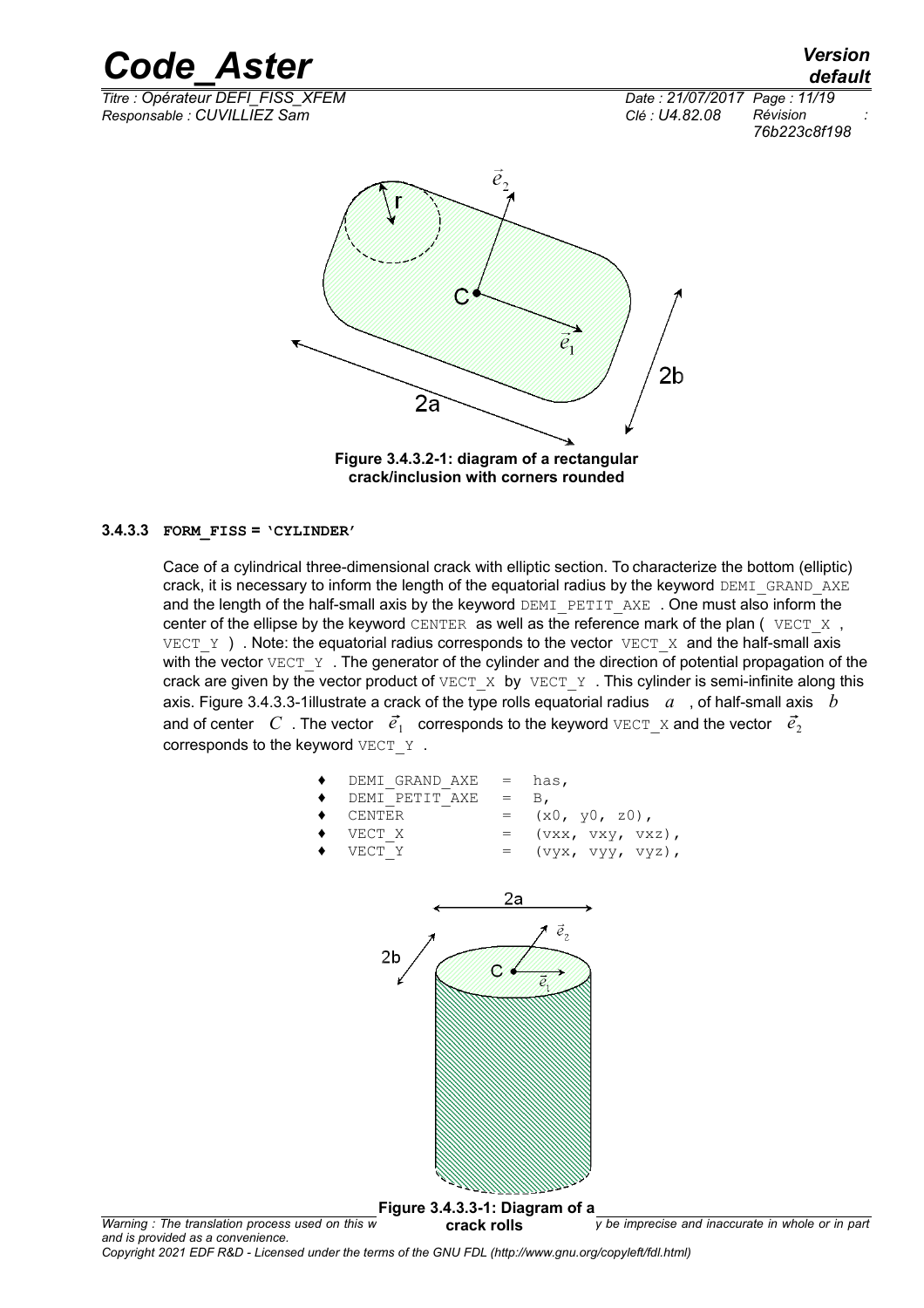*Titre : Opérateur DEFI\_FISS\_XFEM Date : 21/07/2017 Page : 12/19 Responsable : CUVILLIEZ Sam Clé : U4.82.08 Révision :*

*default 76b223c8f198*

#### **3.4.3.4 FORM\_FISS = 'NOTCH'**

Cace of an inclusion of the type notches in 2D. It is a typical case of inclusion of the right-angled type to corners rounded in where the half-height is equal to the ray of leave. To define the notch it is necessary to inform the value of the half-length by the keyword DEMI\_LONGUEUR, the value of the ray of the leave by the keyword RAYON CONGE and notch by the keyword centers it CENTER. Moreover, the direction of the notch is given by the keywords  $VECT X$  and  $VECT Y$ . [Figure 3.4.3.4-1](#page-11-0) represent an inclusion of the type notches, of half-length *a* , of ray of leave *r* and of center *C* . The vector  $\vec{e}_1$  corresponds to the keyword  $\text{VECT\_X}$  and the vector  $\vec{e}_2$  corresponds to the keyword VECT Y .



<span id="page-11-0"></span>**crack/inclusion with corners rounded**

#### **3.4.3.5 FORM\_FISS = 'DEMI\_PLAN'**

Case of a crack defined by a half-plane. PFON indicate a point of the bottom of crack. NORMAL the normal defines in the half-plane of the crack and DTAN provides a vector in the plan of crack, orthogonal at the bottom and directed in the direction of potential propagation. [Figure 3.4.3.5-1](#page-12-1) represent a crack of half-plane defined by  $|P|$  a point of the bottom, the vector  $|\vec{e_1}|$  corresponds to the keyword  $\texttt{DTAN}$  and the vector  $\ket{\vec{e}_2}$  corresponds to the keyword  $\texttt{NORMAL}.$ 

\n- $$
PFON
$$
 =  $(Px, Py, Pz),$
\n- $DTAN$  =  $(e1x, e1y, e1z),$
\n- $NORMAL$  =  $(e2x, e2y, e2z),$
\n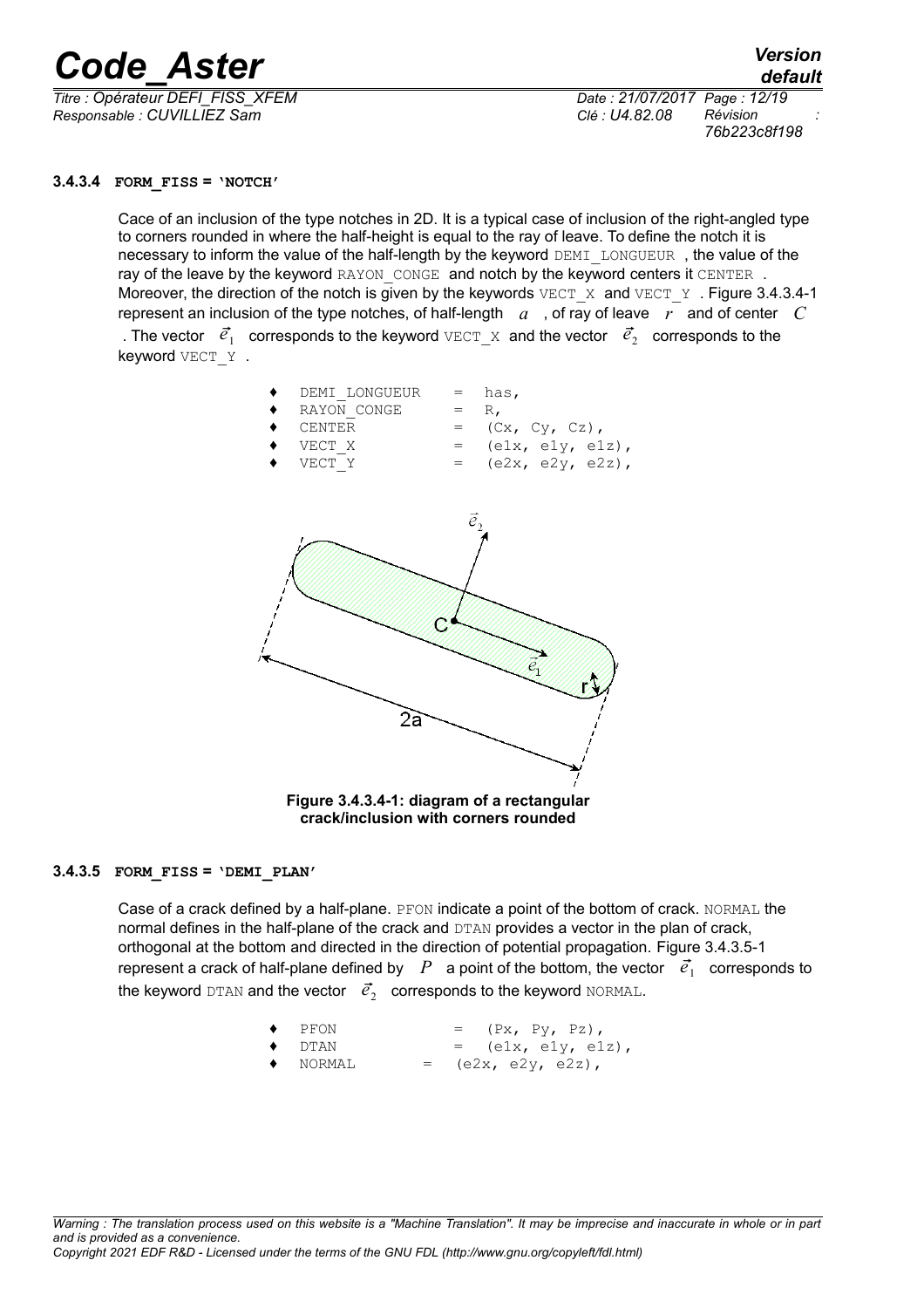*Code\_Aster Version default Titre : Opérateur DEFI\_FISS\_XFEM Date : 21/07/2017 Page : 13/19 Responsable : CUVILLIEZ Sam Clé : U4.82.08 Révision : 76b223c8f198*  $\vec{e}_2$ ₿ ē. **Figure 3.4.3.5-1: diagram of a crack half-plane**

#### **3.4.3.6 FORM\_FISS = 'SEGMENT'**

ThatS of a crack 2D defines by a segment. PFON ORIG and PFON EXTR the ends of the segment indicate. [Figure 3.4.3.6-1](#page-12-3) present a crack 2D of type segment where *P1* indicate the point of origin PFON ORIG and *P2* the point end PFON EXTR.

<span id="page-12-3"></span><span id="page-12-1"></span>

#### **3.4.3.7 FORM\_FISS = 'DEMI\_DROITE'**

Case of a crack 2D defined by a half-line. PFON indicate the point of the bottom of crack. DTAN corresponds to a directing vector of the half-line directed in the direction of potential propagation. [Figure 3.4.3.7-1](#page-12-2) present a crack 2D of type half-line for which  $P$  is the point of the bottom (PFON) and of directing vector  $\vec{e}_1$  (DTAN).

<span id="page-12-2"></span>

<span id="page-12-0"></span> $\bullet$  DTAN = (vtx, vty, vtz),

#### **3.4.4 Definition of the crack by second reading of fields to the already existing nodes**

*Warning : The translation process used on this website is a "Machine Translation". It may be imprecise and inaccurate in whole or in part and is provided as a convenience. Copyright 2021 EDF R&D - Licensed under the terms of the GNU FDL (http://www.gnu.org/copyleft/fdl.html)*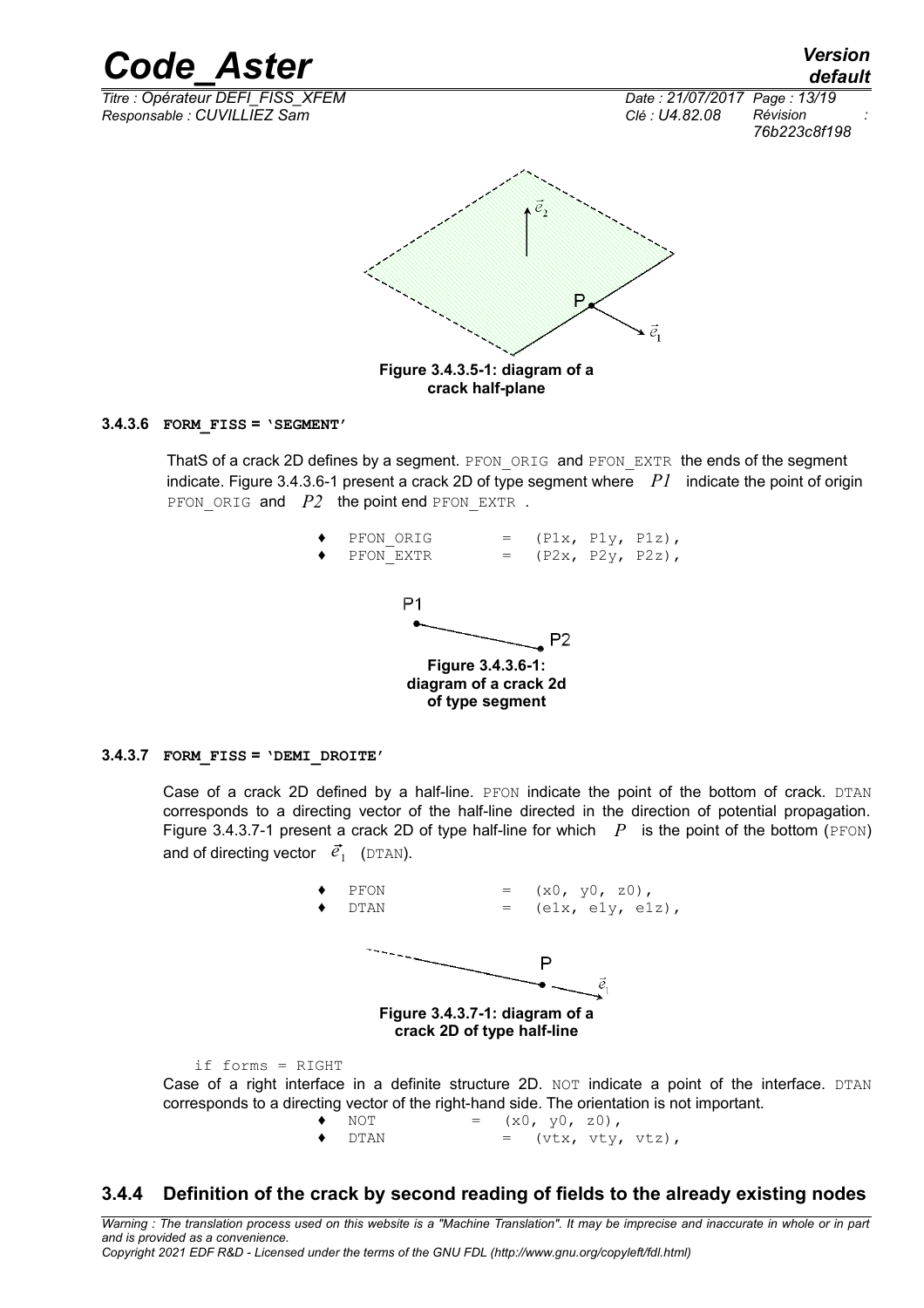*Titre : Opérateur DEFI\_FISS\_XFEM Date : 21/07/2017 Page : 14/19 Responsable : CUVILLIEZ Sam Clé : U4.82.08 Révision :*

*76b223c8f198*

|  | $\leftrightarrow$ CHAM NO LSN | $=$ ch lsn, | [cham no] |
|--|-------------------------------|-------------|-----------|
|  | ♦ CHAM NO LST                 | $=$ ch lst, | [cham no] |

Fields ch  $\Delta$  lsn and ch $\Delta$ lst are fields with the already existing nodes. They must be created on the same grid as the grid  $my$  given as starter under the keyword  $GRED$  (cf [§3.1\)](#page-5-1).

These nodal fields can be obtained successively by the reading of a table (LIRE TABLE), then by the creation of the field by extraction of the table (CREA\_CHAMP/OPERATION=' EXTR'). They could also be generated in a stage of refinement of grid (MACR\_ADAP\_MAIL/MAJ\_CHAM).

#### **3.4.5 Definition of the initial face of propagation for a cohesive crack**

/  $\rightarrow$  GROUP MA BORD = group ma, [l gr maille]

For a study of propagation in the presence of cohesive forces, it is necessary to give the face of initial propagation, i.e. the line from which cracking starts. It is generally of a corner of the structure, or a bottom of notch, or more generally about a line located on an edge. It is given either in the form of a group of mesh 1D if it is with a grid, or in the form of a group of meshs 2D of edge, whose intersection with the level-set normal will provide the initial face of propagation.

#### **3.4.6 Examples**

if one wishes to define a bar fissured right through in his plan in the height  $z=H$  (see [Figure 3.2-a], on which the crack is hatched):



#### **Figure 3.2-a: Fissured bar**

• if one wishes to define an elliptic crack in an infinite solid mass in a plan in the height  $z=H$  (see [Figure 3.2-b], on which the crack is hatched):

DEFI\_FISS =  $_F$  ( FORM\_FISS = 'ELLIPSE', DEMI GRAND  $AXE = has$ ,  $DEMI$  PETIT AXE = B, CENTER  $= (0, 0, H),$ VECT X =  $(1, 0.0)$ ,  $VECT Y$  =  $(0, 1.0)$ , COTE FISS  $= 'IN',),$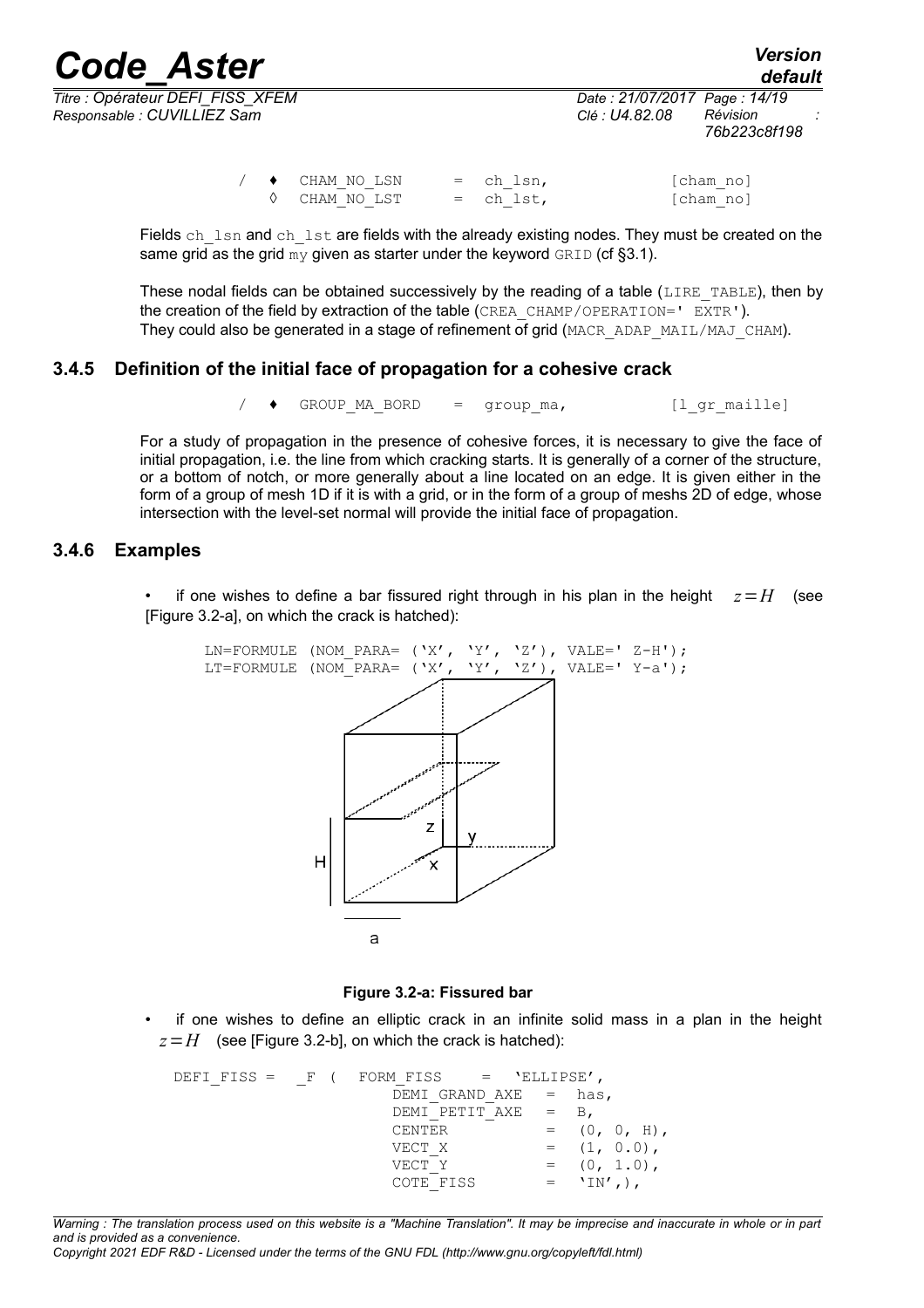*Titre : Opérateur DEFI\_FISS\_XFEM Date : 21/07/2017 Page : 15/19 Responsable : CUVILLIEZ Sam Clé : U4.82.08 Révision :*

*76b223c8f198*



**Figure 3.2-b: Elliptic crack**

### **3.5 Operand GROUP\_MA\_ENRI**

**◊** GROUP\_MA\_ENRI = grma, [l\_gr\_maille]

This operand makes it possible to know the zone on which the procedure of enrichment will be carried out. The nodes nouveau riches must belong to this group of mesh.

If GROUP MA ENRI is not informed, then the procedure of enrichment will be carried out on all the grid  $mv$  given as starter under the keyword GRID (cf [§3.1\)](#page-5-1)

A use of this keyword thus makes it possible to delimit the zone of enrichment, therefore crack. The following example presents an elliptic crack of form in a hollow roll. The crack is defined by the data of groups of meshs (keywords GROUP MA\_FISS and GROUP\_MA\_FOND). Two level sets are deducted from it, by considering a prolongation of the bottom of crack by continuity. If the zone of enrichment contains all the structure, that led then to a crack in the right part of the cylinder, which is not at all what one wishes. To solve this problem, it is enough to limit the zone of enrichment and to inform the keyword GROUP MA ENRI with the meshs of the left half of the cylinder for example.

### **3.6 Operand CHAM\_DISCONTINUITE**

**◊** CHAM\_DISCONTINUITE = 'DEPL', [DEFECT]

CE keyword makes it possible to choose the type of fields to be enriched. For the moment, only the field of displacement can be enriched.

### **3.7 Operands TYPE\_ENRI\_FOND, RAYON\_ENRI, NB\_COUCHES**

◊ TYPE\_ENRI\_FOND = / 'GEOMETRICAL' [DEFECT] / 'TOPOLOGICAL'

CE keyword makes it possible to choose the type of enrichment in bottom of crack. Topological enrichment is activated (only one sleeps) if TYPE\_ENRI\_FOND = ' TOPOLOGIQUE'. Geometrical enrichment is activated (several layers) if TYPE\_ENRI\_FOND = ' GEOMETRIQUE' (for more information concerning the effects of enrichment on quality of the results, to see [R7.02.12] and [U2.05.02]). Geometrical enrichment is controlled by the keywords RAYON\_ENRI and NB\_COUCHES.

◊ RAYON\_ENRI = Renri, [R]

This keyword can be indicated only if TYPE\_ENRI\_FOND =  $\text{VGEOMETRICAL}'$  . If this operand is indicated, it makes it possible to specify a geometrical criterion Renri such as all the nodes whose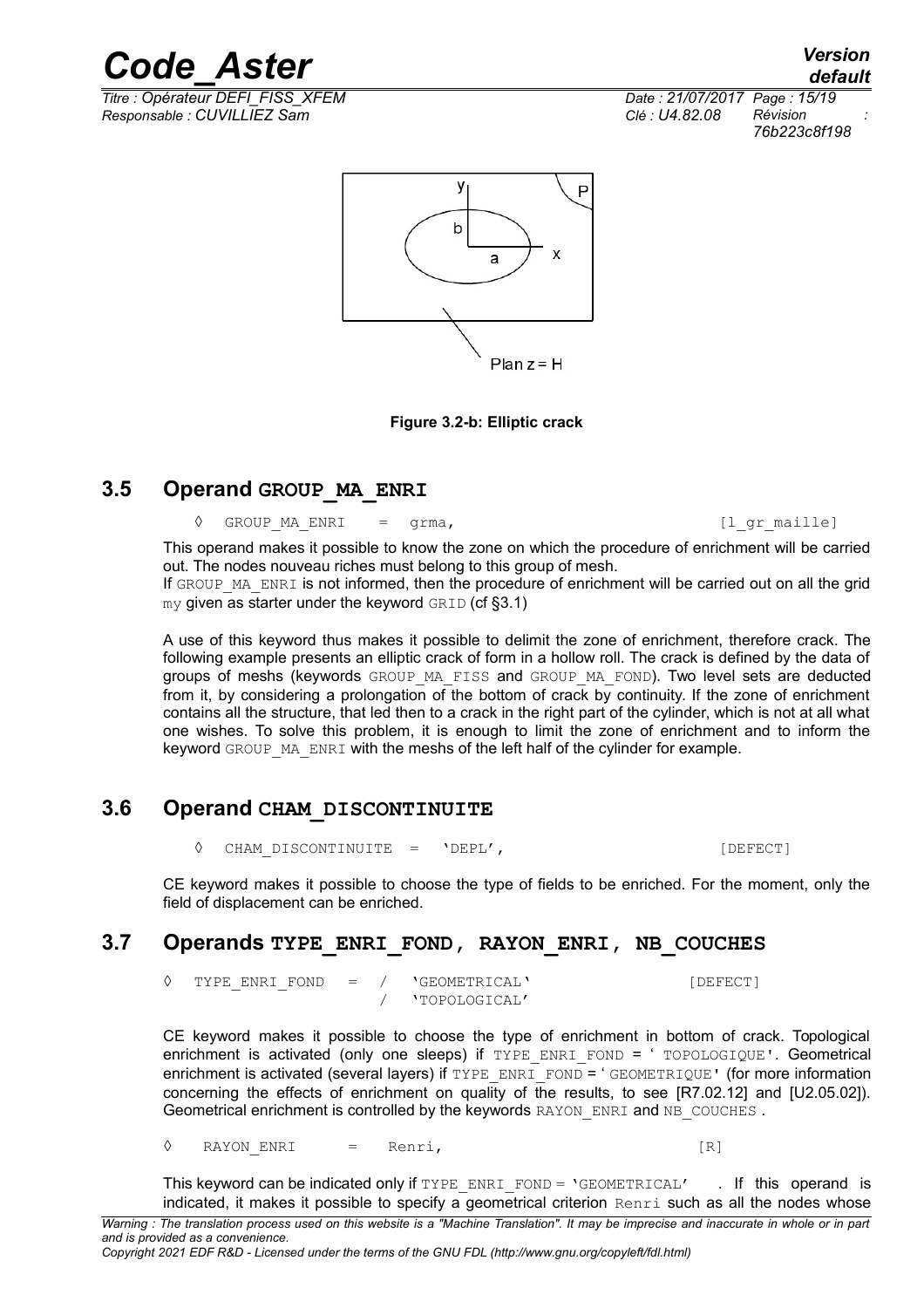*Titre : Opérateur DEFI\_FISS\_XFEM Date : 21/07/2017 Page : 16/19 Responsable : CUVILLIEZ Sam Clé : U4.82.08 Révision :*

*default 76b223c8f198*

distance to the bottom of crack is lower than this criterion will be enriched by the singular functions. This enrichment is called "geometrical". Studies showed that such an enrichment largely improved the precision of calculations, in particular when the grid is refined in bottom of crack. It is advised to choose Renri approximately equal to 1/10 the length of the crack. Conditioning is far from affected by the use of enrich geometrical thanks to the introduction by vectorial functions of enrichment in bottom by crack [R7.02.12].

To avoid the nuisances caused by a too large ray of enrichment (increase in the cost of calculation), one phad to define the zone to be enriched by stipulating the number of layers of elements to be enriched around the bottom by crack instead of ray by enrichment.

| # If RAYON ENRI = Nun        |  |          |          |
|------------------------------|--|----------|----------|
| $\Diamond$ NB COUCHES = / 2, |  |          | [DEFECT] |
|                              |  | $/ NR$ . |          |

If RAYON ENRI is not well informed (and only TYPE ENRI FOND = 'GEOMETRIQUE'), then NB COUCHES is the number of layers of elements to be enriched (2 by default). The use of a large number of layers impacts only the cost of calculation in particularly in 3D.

### **3.8 Operand JUNCTION**

| # If MAILLAGE GRILLE = Nun,<br>$\Diamond$ JUNCTION = F ( |               |  |                      |                                                          |
|----------------------------------------------------------|---------------|--|----------------------|----------------------------------------------------------|
|                                                          |               |  |                      | $\bullet$ CRACK = (fiss1, fiss2, , fissi), [l fiss xfem] |
|                                                          | $\bullet$ NOT |  | $=$ $(Px, Py, Pz)$ , | $\begin{bmatrix} 1 & R \end{bmatrix}$                    |

This operand makes it possible to define one or more junctions between a crack and other already existing cracks. These other cracks are then regarded as cracks mothers: they should have been already beforehand defined by calls to DEFI\_FISS\_XFEM.

One informs a list of cracks mothers in the keyword CRACK . All these cracks mothers will be taken into account at the time of the definition of the current crack. The keyword  $NOT$  must be given in field where it is wished that the crack be defined. An example is provided figure 3.7-a. One considers on this figure that crack 3 was defined at the beginning to cut the field vertically. The keyword is introduced JUNCTION in order to connect it on cracks 1 and 2. One can obtain the three configurations figure according to the choice of the position given in the keyword NOT.



**Figure 3.8-1 : Example of definition of the crack fiss3, for the cracks mothers** *fiss1* **and** *fiss2* **, according to the point**  $(px, py)$  chosen.

It should well be paid attention when the operand is used JUNCTION: the crack then will not be only any more represented by its level sets normal and tangent, but it will also depend on the cracks mothers. That can pose problem if one wishes to use operators like RAFF\_XFEM , who admit only the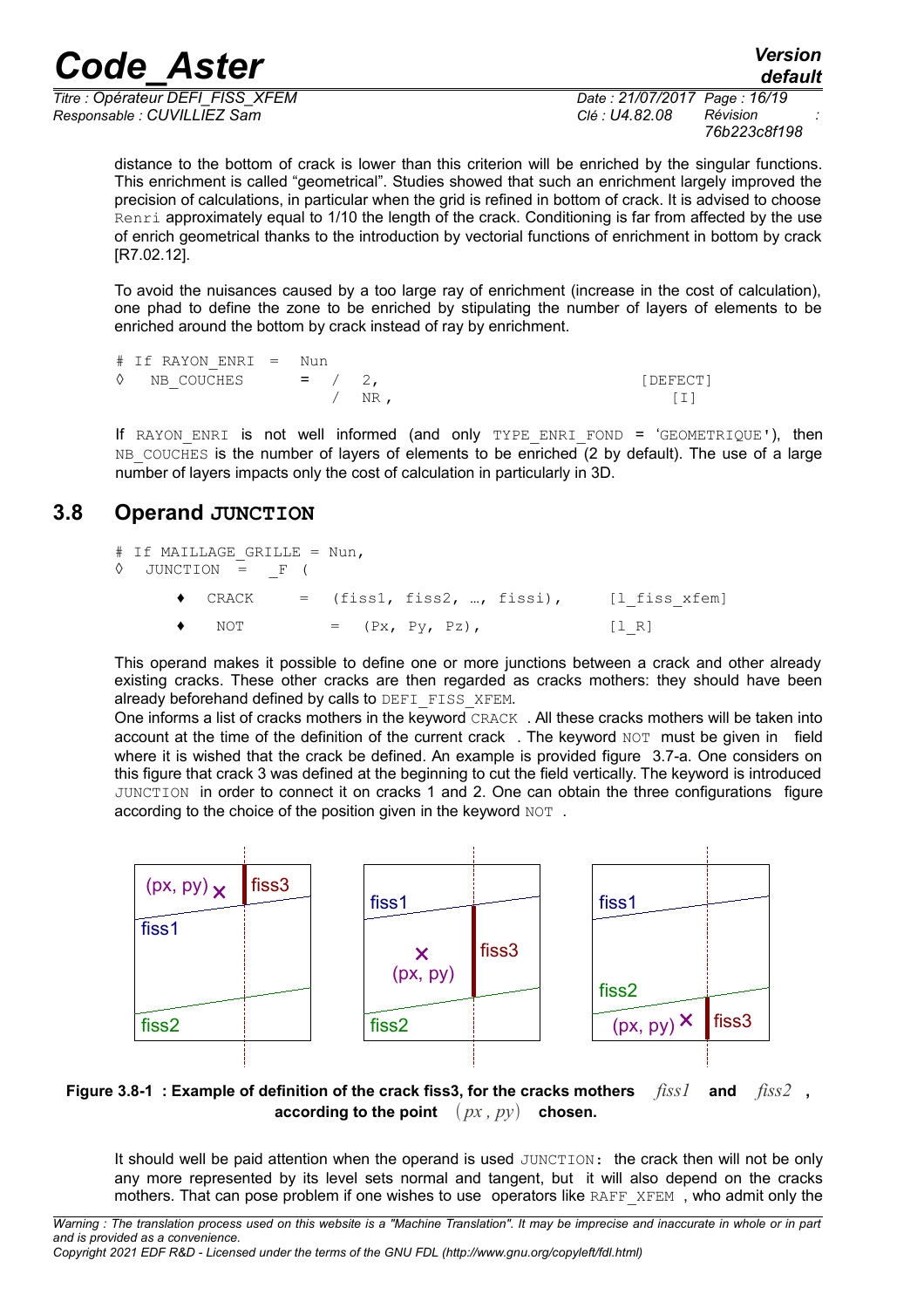*Titre : Opérateur DEFI\_FISS\_XFEM Date : 21/07/2017 Page : 17/19 Responsable : CUVILLIEZ Sam Clé : U4.82.08 Révision :*

*76b223c8f198*

definition of one crack by level-sets. In the same way the chart of the Iso-zero of the level sets is not sufficient, it is preferable to pass by the operations of postprocessing via the operator POST MAIL XFEM .

An example of configuration is presented [Figure 3.8-2.](#page-16-0) On this example one identifies the cracks on which another crack comes to connect. Thus for the crack  $N=3$  , one has  $K=2$  where K is the whole of the cracks on which 3 connects. In the same way for the crack  $N=5$ , one deduces  $K=[3,4]$ . Crack 5 is thus defined starting from the operand junction and of two cracks 3 and 4. Crack 3 is itself before definite starting from the operand junction acting on crack 2, itself definite starting from the operand junction acting on crack 1. The tree of hierarchy of [Figure 3.8-2](#page-16-0) we is thus used to establish the order of definition of the various cracks (2 from 1.3 from 2.4 from 1 and 5 from 3 and 4).



#### <span id="page-16-0"></span>**Figure 3.8-2 : Network of cracks on the left, tree of hierarchy on the right indicating which connects and allowing to establish the relations of order for the definitions of crack and the use of the operand JUNCTION.**

The operator junction allows to establish a relation of order for a mesh which sees *N* cracks. One will distinguish thus on [Figure 3.8-3](#page-17-0) two trees of hierarchy of right-hand side. In the tree on the right, cracks 1 and 2 are sufficiently close so that a mesh seeing crack 3, sees also cracks 1 and 2: one thus decides to connect crack 3 on cracks 2 and 1, but to as use the operand junction to indicate as crack 2 is connected to crack 1. For the other tree, a mesh sees with more the 2 cracks (no mesh sees then at the same time cracks 1.2 and 3) and in this case crack 3 connects simply on the cracks 2 and 1 which are not connected any more between them.



*Warning : The translation process used on this website is a "Machine Translation". It may be imprecise and inaccurate in whole or in part and is provided as a convenience. Copyright 2021 EDF R&D - Licensed under the terms of the GNU FDL (http://www.gnu.org/copyleft/fdl.html)*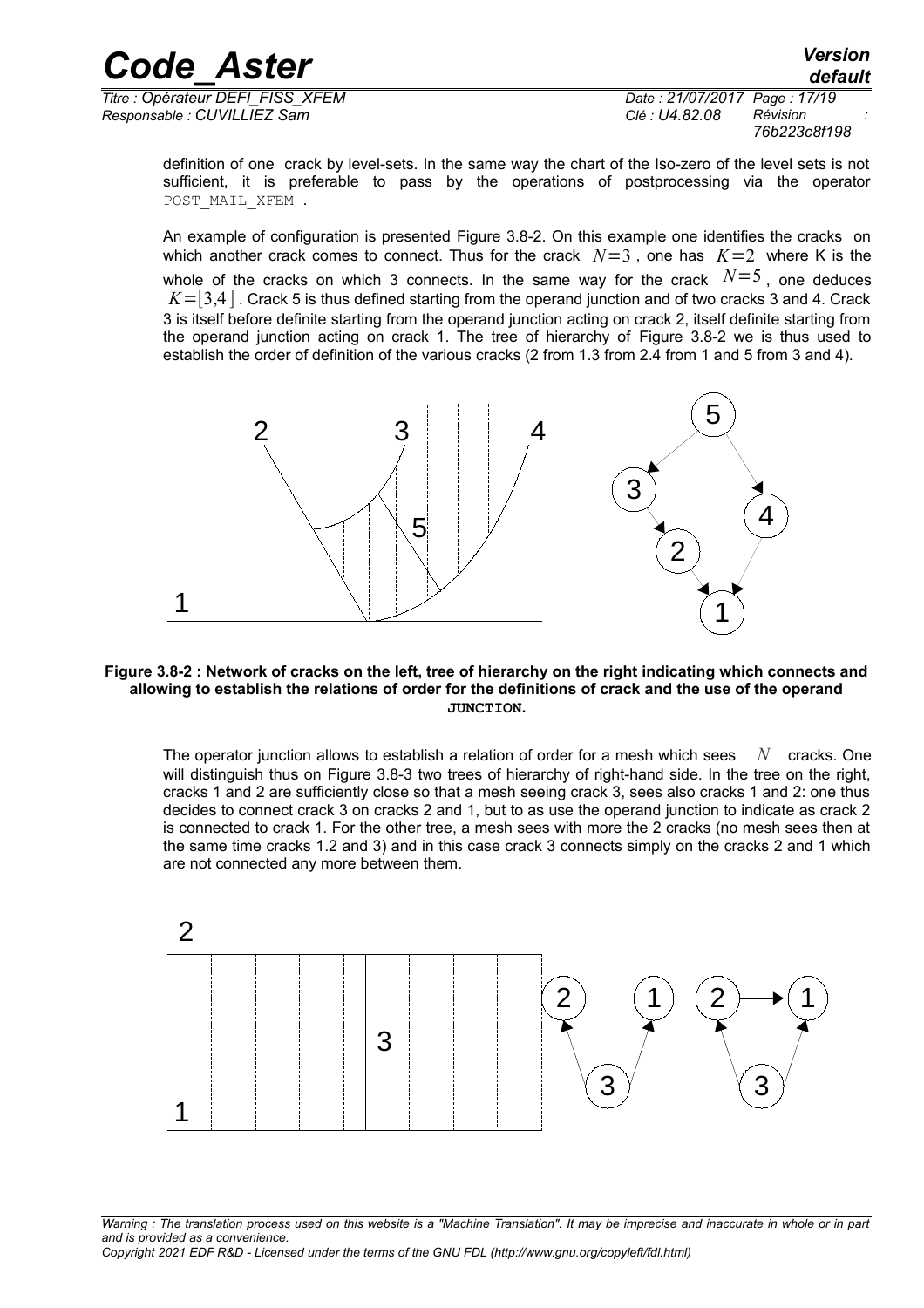*Titre : Opérateur DEFI\_FISS\_XFEM Date : 21/07/2017 Page : 18/19 Responsable : CUVILLIEZ Sam Clé : U4.82.08 Révision :*

*76b223c8f198*

*default*

#### <span id="page-17-0"></span>**Figure 3.8-3 : Network of cracks on the left, trees of hierarchy on the right.**

The tree of hierarchy on the right indicates that crack 2 cannot be defined independently of crack 1 because too near to the latter (a mesh seeing crack 3 then sees also cracks 1 and 2).

### **3.9 Operand INFORMATION**

- / 1 : impression on the file 'MESSAGE'
	- 1) amongst points of the bottom of crack;
	- 2) amongst funds of crack;
	- 3) ordered list of the coordinates of the points of the bottom like their curvilinear X-coordinate, for each bottom of crack.
- 2 : same impressions as 1 + impressions
	- 1) amongst level sets readjusted;
	- 2) amongst meshs of the zone of the crack;
	- 3) amongst meshs containing the bottom of crack
	- 4) amongst meshs of the Heaviside type, Ace-tip and Heaviside Ace-tip.
- $/$  3 : even impression that  $2 +$  impressions
	- 5) stages of calculation;
	- 6) fields level sets and their gradients;
	- 7) statute of the nodes;
	- 8) numbers of the enriched meshs.